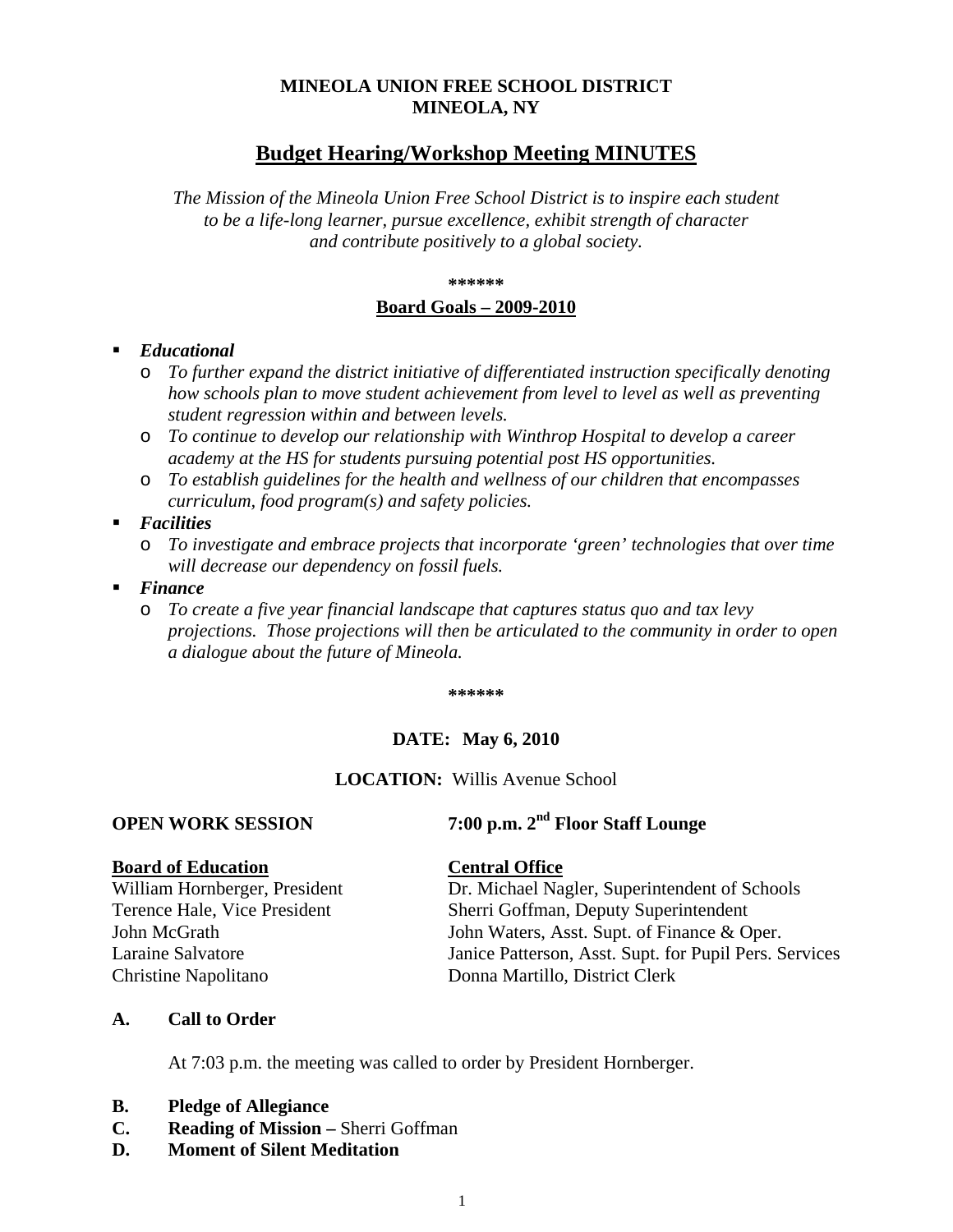## **E. Dais & Visitor Introductions**

## **F. Old Business**

## • **Budget Hearing**

Mr. Waters presented the 2010-11 budget and briefly discussed the process from the first discussion at the November 19, 2009 Business Meeting (Review of the numbers; Roll-Over Budget; changes made) to where the District is now. He informed everyone that May  $18<sup>th</sup>$  will be the day they vote. Mr. Waters also discussed: the Educational Plan and Budget (Highlights, page 6; and Revenue, page 7); the community will be voting on the proposed budget of \$80,128,573; State Aid and ARRA money; Fund Balance; decrease in revenue (Loss of interest); explained how the budget was developed; how they were able to make reductions; reduced debt service by \$700,000; increase spending by 1.12% in major expense categories; salaries increased by 1.91%; TRS and ERS will be increasing considerably next year and in the future; benefits are mandated; progression of the budget from October 2009; contingency budget, zero percent increase if budget fails; if the budget fails an additional reduction of \$889,332 is to be taken from the budget; loss of revenue makes the levy increase.

Mr. Hornberger inquired if the budget changes up or down. Mr. Waters responded that if revenue increases, there will be a surplus because the District budgeted less.

Mr. McGrath inquired about the decrease in BOCES. Mr. Waters stated he would have that figure by the end of this meeting.

Mr. Hornberger inquired about the State Aid held by Governor Patterson. Mr. Waters responded that all our State Aid is up-to-date, the reconciliation is done at the end of the year and whatever has not been received will arrive in September and be reflected in the financials. Mr. Waters further stated that the District received a little more ARRA money than projected, \$100,000.

Mr. Hornberger inquired how Mineola's 2.5% tax levy compares to other Nassau County school districts. Mr. Waters responded that Mineola is in the lower quarter. The Superintendent of Schools stated Mineola is in the bottom 5. Mr. Hornberger requested clarification if Mineola was 5 out of 56 budget-to-budget increase and 12 out of 56 for tax levy. The Superintendent of Schools responded, yes.

Ms. Napolitano inquired about page 11 of the Education Plan & Budget regarding extra-curricular activities being almost 10%. The Superintendent of Schools responded that it is salaries and fees and is broken out (2850) in more detail on page 36. Ms. Napolitano inquired about paying out for cafeteria duty. The Superintendent of Schools responded that it is contractual they are mandated to pay for supervision of the cafeteria. Ms. Napolitano inquired about the following: a significant increase from what was adopted to what was actual in 2008-09 regarding cafeteria duty; page 24 - substitutes at the elementary level; and budgeting for substitutes. Mr. Waters responded that the district should have budgeted more in 2008-09 for cafeteria duty. Mr. Waters responded 06 is Middle School and 07is the High School; the district is trying to reduce the number of substitutes using the 3 codes may be sufficient to cover the costs, and AESOP assists the district better in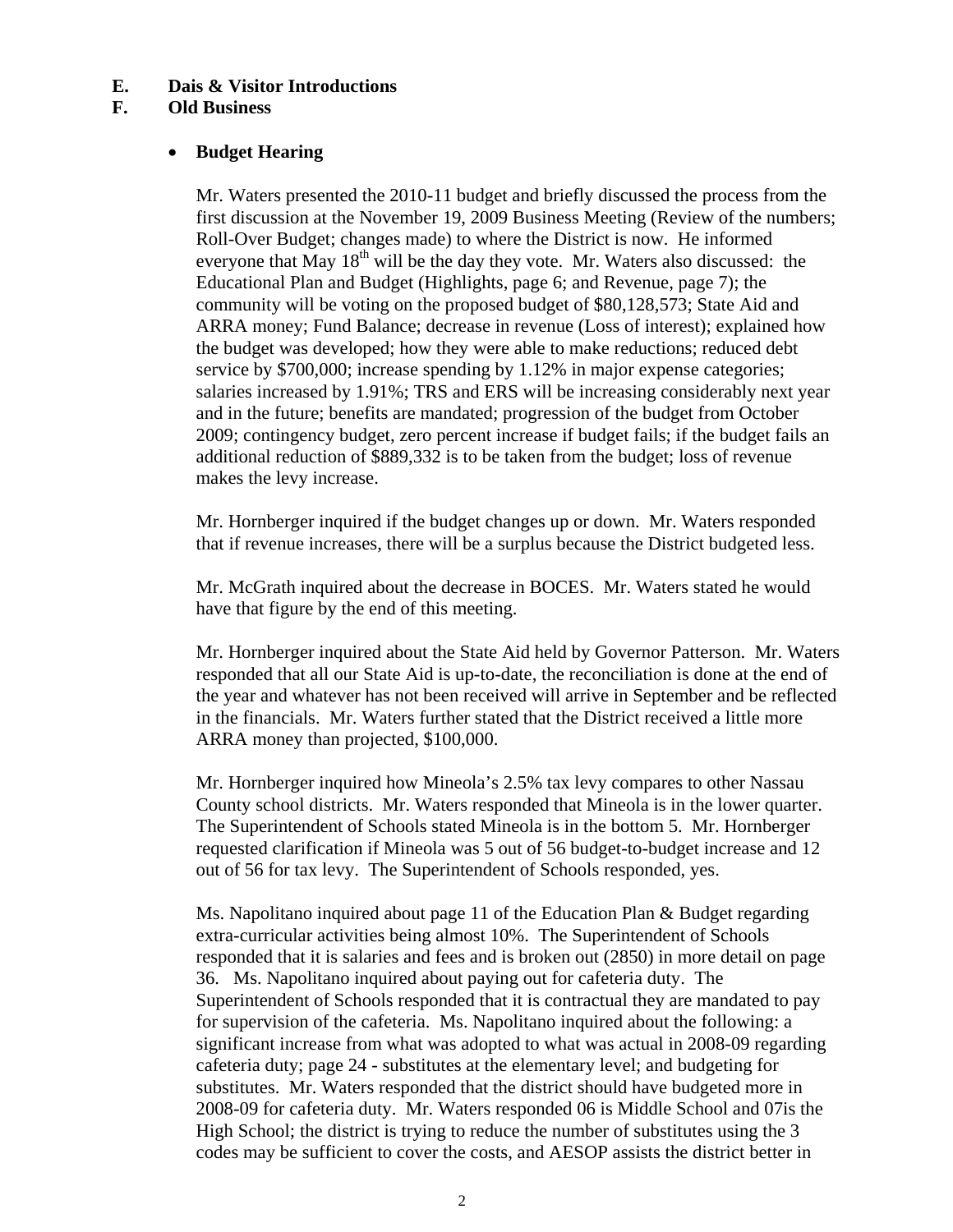tracking employees. The Superintendent of Schools stated that the district also gets reimbursed from BOCES for teachers going out for training, which is aidable.

Ms. Salvatore inquired about page 34 (New York State Ed Reporting) if that refers to the Chief Information Officer. The Superintendent of Schools responded that BOCES CoSer requires Regional Certification, because we cannot send the information directly to Albany. It is not just testing, they tract cohort groups, and different sub-groups.

Ms. Salvatore inquired about what the \$175,000 a year fee for school attorney represents. Mr. Waters responded that it represents fees for Bond Counsel, retainer for Frazer & Feldman, on an hourly basis. Ms. Salvatore inquired about public relations service line as to why the difference of mailing public information. Mr. Waters responded that it includes a portion of Syntax, they help with the mailing. Their fee is reflected and they back out the mailing. Ms. Salvatore commented that she thought the Board was in the process of discussing what to do with security. Mr. Waters responded that there is an additional year left, that the district can roll over at no increase. Ms. Salvatore responded that she thought the scheduling would be changed. Mr. Waters responded that during the Spring they will be out patrolling more often. They will be more visible and making more rounds will not change the cost. Ms. Salvatore inquired about the security line if it was for the security officer sitting at the High School. The Superintendent of Schools responded, yes. Mr. Waters interjected that occasionally someone is posted downstairs in Willis. There are times security will be at High School performances, securing the grounds, going to schools during the budget vote, so no one gets near the children.

Ms. Napolitano inquired about page 17, fuel utility at Meadow, that the budgeted amount in 2008-09 was significantly more than what was the actual. Mr. Waters responded that over the last two years the district used very little fuel, and part of the surplus came from the utility line. Mr. Waters expected a surplus at the end of the 2009-10 school year of approximately \$300,000.

Mr. Hale inquired as to what type of fuel. Mr. Waters responded, oil heat. The Superintendent of Schools stated that all buildings are equipped with both gas and oil capability for generating heat, and will switch over when National Grid directs them.

Mr. Hale commented on the Willis Avenue parking lot door was open while the air conditioner was on.

At this time Mr. Hornberger opened the meeting up to the public for questions regarding the budget. Mr. Hornberger requested that when addressing the Board they state their name and address. There were no questions from the audience.

None at this time.

### **G. New Business**

#### **H. Consensus Agenda**

1. Professional Development Plan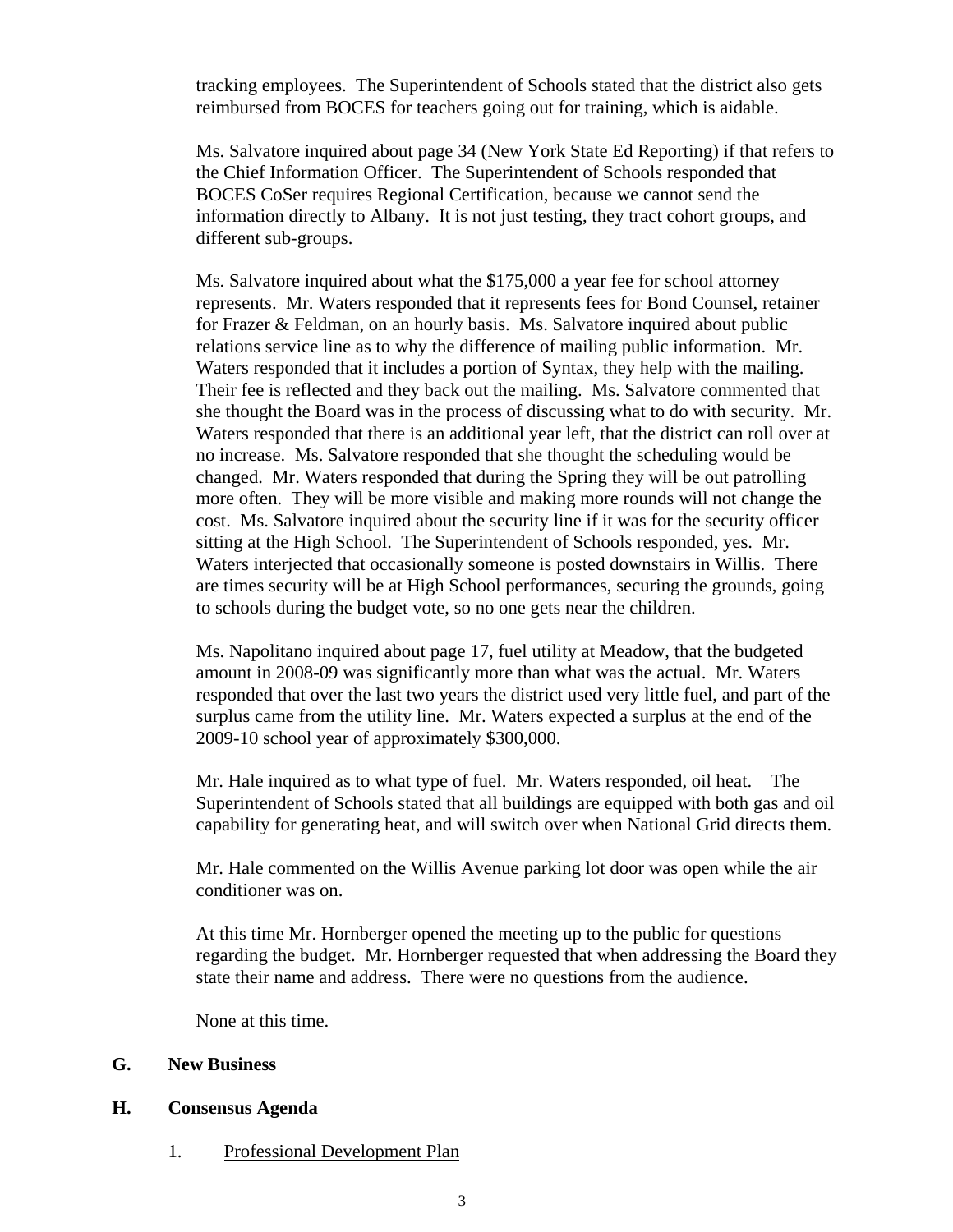- a. That the Board of Education approves the revised Professional Development Plan by the Professional Development Committee for the 2009-2010 school year.
- 2. Technology Plan AMENDED
	- a. That the Board of Education adopts the 5 Year Technology Plan for 2010- 2015 as set forth more fully in Attachment "A".
- 3. Jump Start Program
	- a. That the Board of Education approves the appointment of the following teachers for the **Summer Jump Start Program**, to be funded through Title III Immg; salary, hourly summer wages as per MTA contract:

|                  | <b>STEP</b> | <b>STIPEND</b> |
|------------------|-------------|----------------|
| Andrea Romano    |             | \$1,726.80     |
| Mary Kenny       |             | \$2,028.90     |
| Charyn Restituyo |             | \$2,028.90     |

#### 4. Summer Language Programs

a. That the Board of Education approves the following staff members for the **Summer Language Programs 2010:**

|                             |                         | STEP | <b>STIPEND</b> |
|-----------------------------|-------------------------|------|----------------|
| <b>Elementary Admin.:</b>   | Maureen Cromwell        | 3    | \$7,346.00     |
| <b>Elementary Teachers:</b> | Lisa Fiocco             |      | \$3,453.60     |
|                             | Morgan Mercaldi         |      | \$3,453.60     |
|                             | Teri Wolf               |      | \$3,453.60     |
|                             | <b>Margaret Moroney</b> | 3    | \$4,057.80     |
|                             | <b>Thomas Nucci</b>     | 3    | \$4,057.80     |
|                             | Marie Watson            | 3    | \$4,057.80     |
| <b>M.S. Administrator:</b>  | Dominick Tolipano       | 3    | \$3,673.00     |
| <b>M.S. Teachers:</b>       | Lindsay Spanhake        |      | \$1,726.80     |
|                             | Karin Shaw              | 2    | \$1,876.80     |
|                             | Michael Kandel          | 3    | \$2,028.90     |
|                             | Caryl Salesi            | 3    | \$2,028.90     |
|                             |                         |      |                |

b. That the Board of Education approve the summer appointments of the following 10 month employees for the **Elementary Summer Language Program**, which is funded by Title III. Salary is based on the 2010/2011 Teacher Aide salary schedule:

|                  | STEP | <b>STIPEND</b> |
|------------------|------|----------------|
| Rose Constantino | q    | \$18.05        |
| Maria Dunlop     |      | \$14.16        |
| Claire Gavin     | 9    | \$18.05        |
| Nancy Gessner    | 9    | \$18.05        |
| Merlen Mills     |      | \$14.16        |
| Nina Mullane     | 4    | \$15.38        |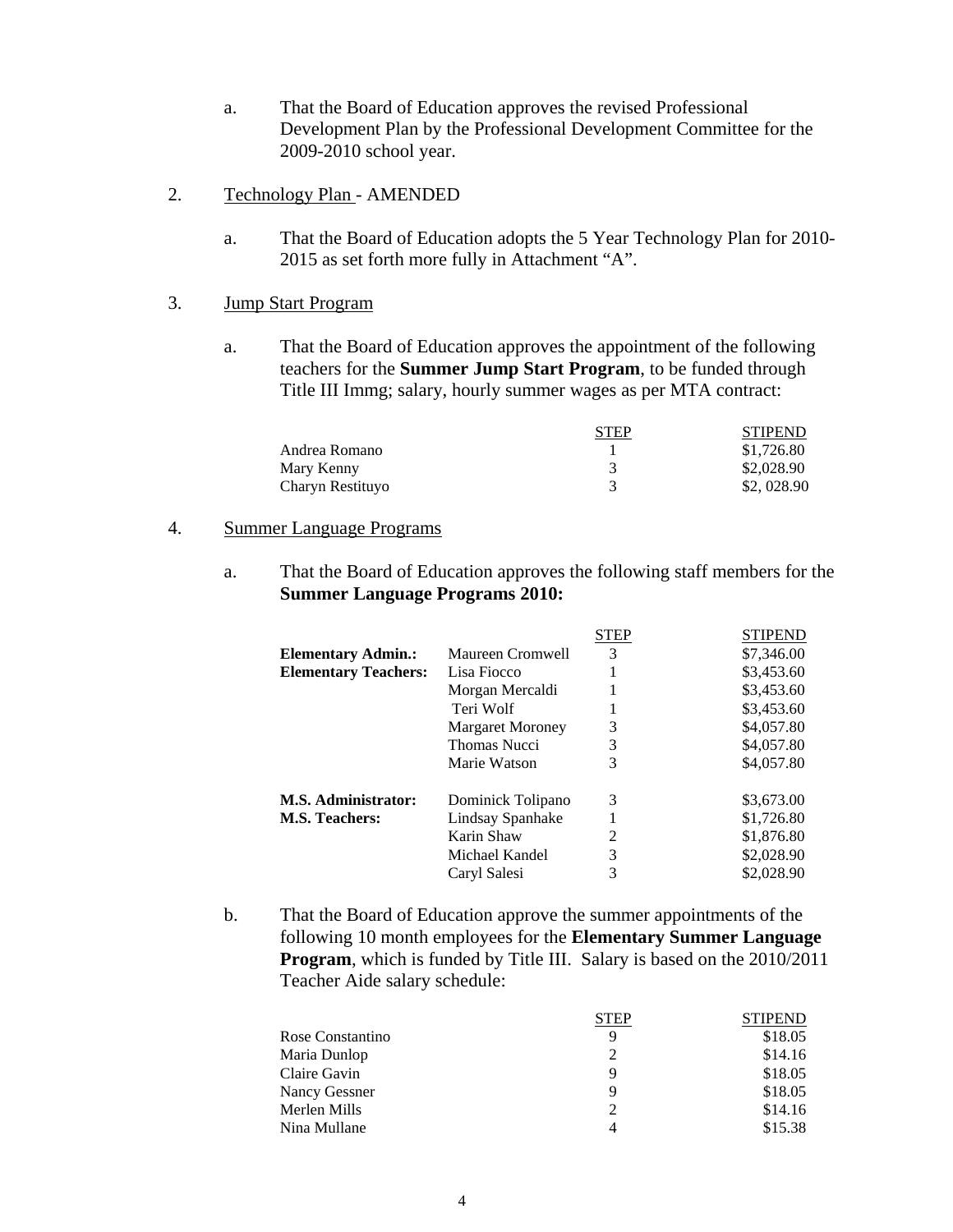c. That the Board of Education approves the summer appointments of the following 10 month employees for the **Middle School Summer Language Program**, which is funded by Title I. Salary is based on the 2010/2011 Teacher Aide salary schedule:

|                    | <b>STEP</b> | <b>STIPEND</b> |
|--------------------|-------------|----------------|
| Patricia DelliGati |             | \$19.81        |
| Judy Granath (F/T) |             | \$26.55        |

- 5**.** Instruction: Contracted Instructional Services
	- a. That the Board of Education approves the contract between the Mineola Union Free School District and the Oceanside Union Free School District to provide special education services to one (1) Mineola child for the 2009-2010 school year.
	- b. That the Board of Education approves the contract between the Mineola Union Free School District and the Manhasset Union Free School District to provide special education services to a Mineola student attending private school located within a different public school district.
	- c. That the Board of Education approves the contract between the Mineola Union Free School District and the Oyster Bay-East Norwich Central School District to provide services to Mineola students parentally placed in out-of-district public schools for the 2009-2010 school year.
- 6**.** Field Trip
	- a. That that the Board of Education approves the following overnight field trip for Ms. Susan Kennedy's High School Science Class:
		- Brookville BOCES Project Adventure Camping site, Brookville, NY, May 27 - 28, 2010

## 7. Appointment

a. That the Board of Education accepts the following addition(s) to the Per Diem Substitute Teacher List at a daily rate of pay, \$90.00:

Stacy Fried Special Education & Reading

### 8. Juul Agreement

a. Upon the recommendation of the Superintendent of Schools and upon the request of Matthew Feinberg, the Board of Education of the Mineola Union Free School District hereby appoints Matthew Feinberg to a one year probationary term from September 1, 2010 to August 30, 2011, unless discontinued earlier by action of the Board of Education.

**RESOLUTION #72 – BE IT RESOLVED** that the Mineola Board of Education approves Consensus Agenda Items H.1.a. through H.8.a. as presented.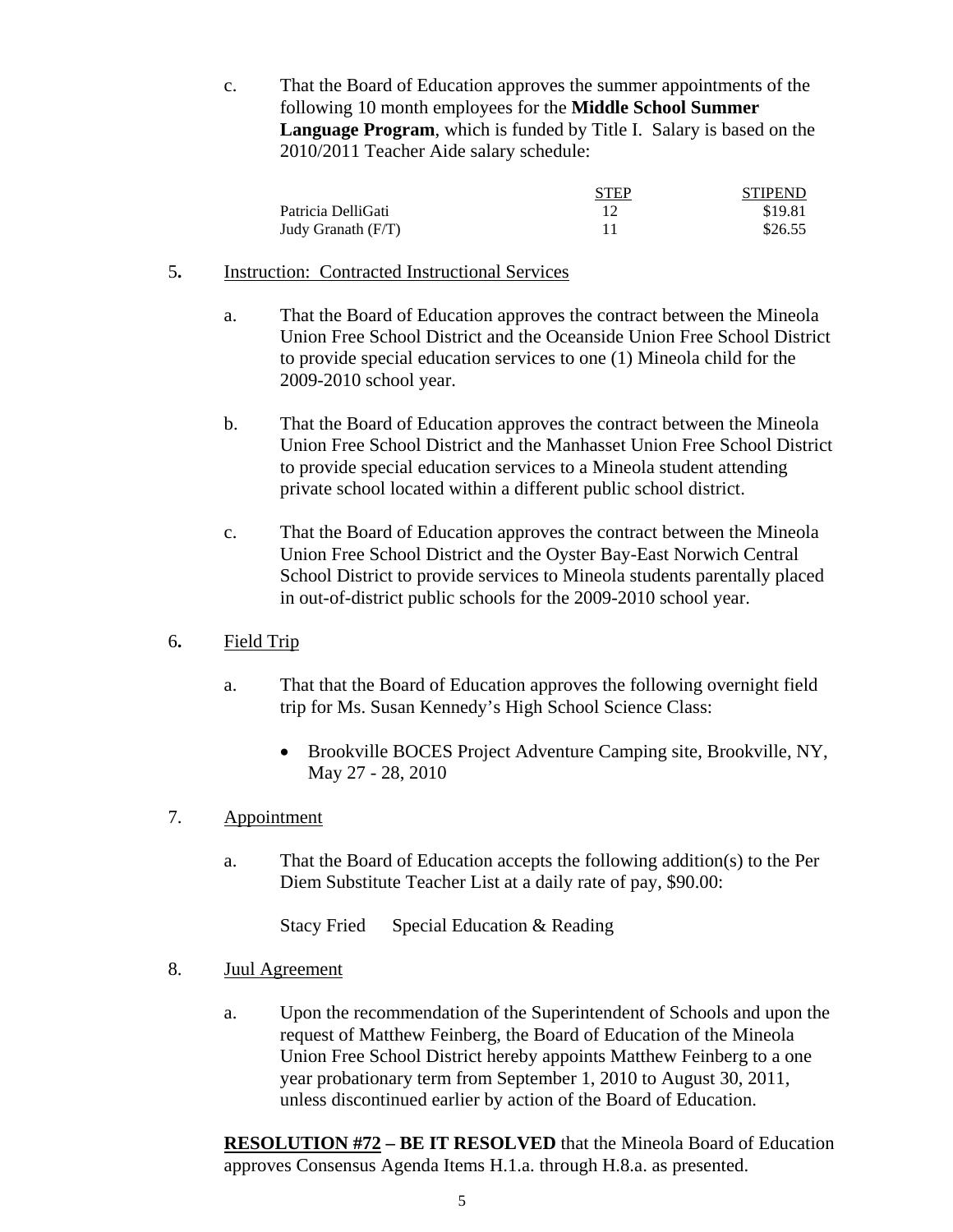| <b>Motion:</b><br>Second: | John McGrath<br><b>Laraine Salvatore</b>                                                                                                                                                                                                                                                                                                                        |  |  |
|---------------------------|-----------------------------------------------------------------------------------------------------------------------------------------------------------------------------------------------------------------------------------------------------------------------------------------------------------------------------------------------------------------|--|--|
| Discussion:               | Ms. Salvatore inquired about the appointments in Item H.4.a. The<br>Superintendent of Schools responded that Mr. Kandel will be appointed to<br>the Middle School Program.                                                                                                                                                                                      |  |  |
|                           | A motion was made to amend Item H.2.a. (Technology Plan) to reflect the<br>correct period of time as 2010-2015 instead of 2009-2010.                                                                                                                                                                                                                            |  |  |
| <b>Motion:</b><br>Second: | John McGrath<br>Christine Napolitano                                                                                                                                                                                                                                                                                                                            |  |  |
| Discussion:               | Ms. Salvatore inquired about the Technology Plan. The Superintendent of<br>Schools stated that a presentation will be made this evening.                                                                                                                                                                                                                        |  |  |
|                           | Ms. Salvatore suggested that the district offer students computer courses.<br>The Superintendent of Schools responded that it is required for students in<br>the $9th$ grade (Computer Applications). He further stated that everything<br>listed in the book is what every student gets and other additional items for<br>students to further their knowledge. |  |  |
| Yes:                      | None<br><b>Christine Napolitano</b><br>No:<br>John McGrath<br>Laraine Salvatore<br><b>Terence Hale</b><br>William Hornberger                                                                                                                                                                                                                                    |  |  |
| Passed:                   | Yes                                                                                                                                                                                                                                                                                                                                                             |  |  |
| Discussion:               | Mr. Hale inquired if the Summer Jump Start coordinator was the same<br>person. The Superintendent of Schools stated that as long as the district<br>has had the program, yes.<br>Mr. Hale inquired about the number of students attending AP Science<br>class. The Superintendent of Schools responded, 16.                                                     |  |  |
|                           |                                                                                                                                                                                                                                                                                                                                                                 |  |  |
|                           | The Board of Education now voted on Resolution #72, approves<br>Consensus Agenda Items H.1.a. through H.8.a. as presented including the<br>amendment.                                                                                                                                                                                                           |  |  |
| Yes:                      | None<br>Christine Napolitano<br>No:<br>John McGrath<br>Laraine Salvatore<br><b>Terence Hale</b><br>William Hornberger                                                                                                                                                                                                                                           |  |  |
| Passed:                   | Yes                                                                                                                                                                                                                                                                                                                                                             |  |  |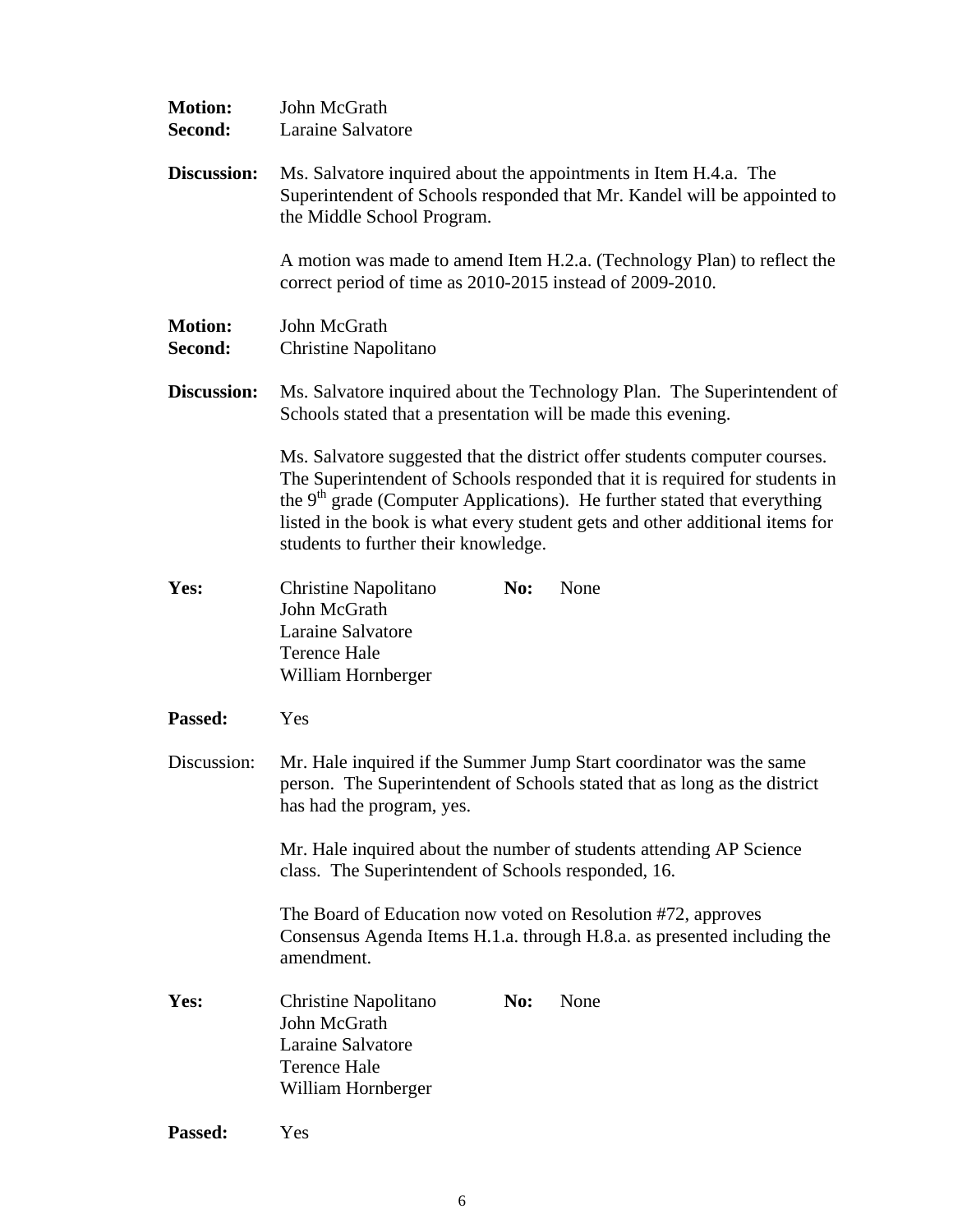## **I. Superintendent's Reports**

The Superintendent of Schools stated that there will be two presentations rolled into one Technology Plan.

• Technology Plan – Year 5 of 5 Equipment Replacement Plan

The Superintendent of Schools discussed the following: every 5 years districts are required to adopt a Technology Plan that outlines specific budgets, inventory of equipment, and how to roll out over 5 years as well as professional development imbedded in the plan as to equipment in the classroom; we are in the  $5<sup>th</sup>$  year of the last Technology Plan (Replaced all equipment in the district with new); complete overhaul this year; assessing the 4 years of the plan; robust system; Willis completely overhauled; all equipment purchase has a 5 year warrantee; no outdated equipment; goals of the plan; video capabilities; type of software (Discovery Education) teachers use as a resource; technology assessment and assessment of students; future jobs have not been created yet; document will be on website tomorrow; 2.2 million dollars worth of equipment purchased and the cost to the district is 1/5 of that; maintain a budget line of \$500,000; purchasing equipment agreement with BOCES will be approved at the June  $3<sup>rd</sup>$  meeting; instituting a back up system. Mr. McGrath inquired what was wrong with the hard switches. The Superintendent of Schools responded they are at the end of their life. The Superintendent of Schools also discussed: cost of switches (\$50,000 each) and will finish the last purchase the district has to make for all equipment to be new. Ms. Napolitano inquired as to what the district does with the old equipment. The Superintendent of Schools responded, there is a public sale, and all sales are final. Mr. Hale inquired if the district only needs one more SAN. The Superintendent of Schools responded that a SAN holds a lot of information. Ms. Napolitano inquired if the district was purchasing cooperatively. The Superintendent of Schools responded that he is surprised that many districts don't do it this way. When you go through BOCES you are paying amortization and getting a bigger band for your buck quickly, and the district receives aid. The Superintendent of Schools further discussed: installing a WAC (Wireless Controller) that controls all wireless in the district which will be in every building, but currently it is only at the High School; because there is a waste of paper and ink there will be a quota on print jobs and the number of copies employees can make; after they exceed the limit a reason is needed to proceed (A safeguard for the equipment and a way to control paper). Ms. Salvatore inquired as to why the district was waiting to implement in 2011. The Superintendent of Schools responded that the district has the WACs now, but without the controller to regulate the wireless feed there will be dead spots in buildings.

Mr. Hornberger now opened up the discussion to the public if they had comments regarding the Technology Plan that was presented.

### Public Comments:

 A resident inquired if wireless capabilities were for staff or children. The Superintendent of Schools responded that if they are using district equipment they will have access to it.

Mr. Hornberger reminded every of events that are coming up: Meet the Candidate Night sponsored by District Council. The Superintendent of Schools stated that it was not on the calendar and it will be on Tuesday, at 7:30 p.m. He will post it on the website. May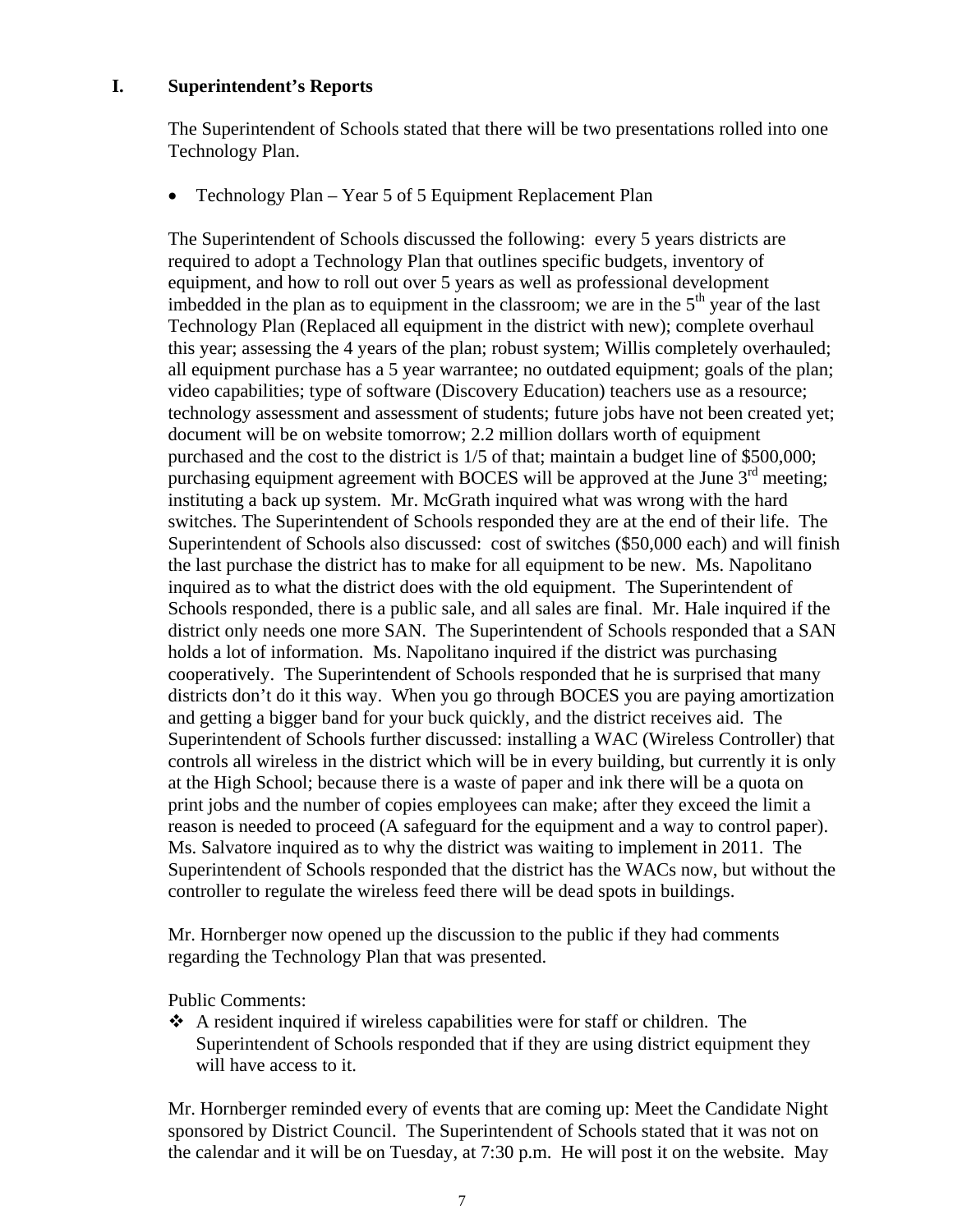$18<sup>th</sup>$  is the budget vote with 2 additional propositions (Capital Reserve fund and Voting At Large). Mr. Hornberger explained that the Capital Reserve Fund is for general construction and the Voting At Large was for the top 2 candidates receiving the most votes. Mr. Hornberger also reported that the Board has interviewed candidates for replacing Ms. Goffman. The Superintendent of Schools requested an executive session at 6:00 p.m. on May  $20^{th}$  so the Board can meet the two candidates.

The Superintendent of Schools described the process in the selection of candidates. Ms. Salvatore inquired as to the number of people interviewed. The Superintendent of Schools responded, nine, over two days.

Mr. Hornberger addressed next years budget meetings and specifically the April Business Meeting that it will be combined with the Annual BOCES Meeting, Wednesday, April 27, 2011.

The Superintendent of Schools inquired of the Board a meeting date in July for the Board's Retreat. Mr. McGrath offered the suggestion of the 3rdd week in July. Mr. Hale stated he will try to attend.

Mr. Hornberger informed the Board that Chartwell is not going to review their contract with the district and the district will be going out to bid. The Superintendent of Schools stated that Chartwell cited they were losing money, and that there bid was very low compared to other bidders. The Superintendent of Schools explained to the Board that when you go out to bid the lowest responsible bidder is chosen. A question was raised if it affected the district's plan for a Point of Sale. The Superintendent of Schools responded that the district sets a price and are guaranteed to make a profit. Mr. Hale expressed disappointment in Chartwell's decision.

Mr. Hornberger inquired about an RFP for Architectural Services. The Superintendent of Schools responded that it is being finalized and will be put out next week. Mr. Hornberger inquired if the Board needs to view it. The Superintendent of Schools responded that it is a standard template. It's hard because the district does not have a project, this would be just for services. Ms. Salvatore inquired as to where it will be advertised. The Superintendent of Schools responded that it will appear in the newspaper and there have been companies who have solicited the district already. Mr. Waters interjected there were about 7 or 8 firms have expressed an interest. The Superintendent of Schools stated that the district wants a company who deals with schools.

The Board and Superintendent of Schools discuss the questions that would appear on the exit poll survey, May  $18<sup>th</sup>$ . The following was discussed: Triple C Committee concerned with too much information appearing on survey; Superintendent of Schools is looking for direction from the Board as to questions on the survey; support a bond if it kept  $5<sup>th</sup>$  and  $8<sup>th</sup>$  graders out of Middle and High School; number of transition years; class size; keep the questions current; not too wordy; survey seems cut and dry that Hampton and Cross would be gone; names of buildings should be removed; transportation concerns; some construction will be needed for remaining schools; easily rentable buildings; what does the Board want the school system to look like; understanding that the consensus of the Board was not put up a 7 million dollar bond; North/South Jericho split; keeping the survey simple; prioritizing interests; time on a bus; distance not an issue because students from all over attend Willis; presenting questionnaire to Board after discussion with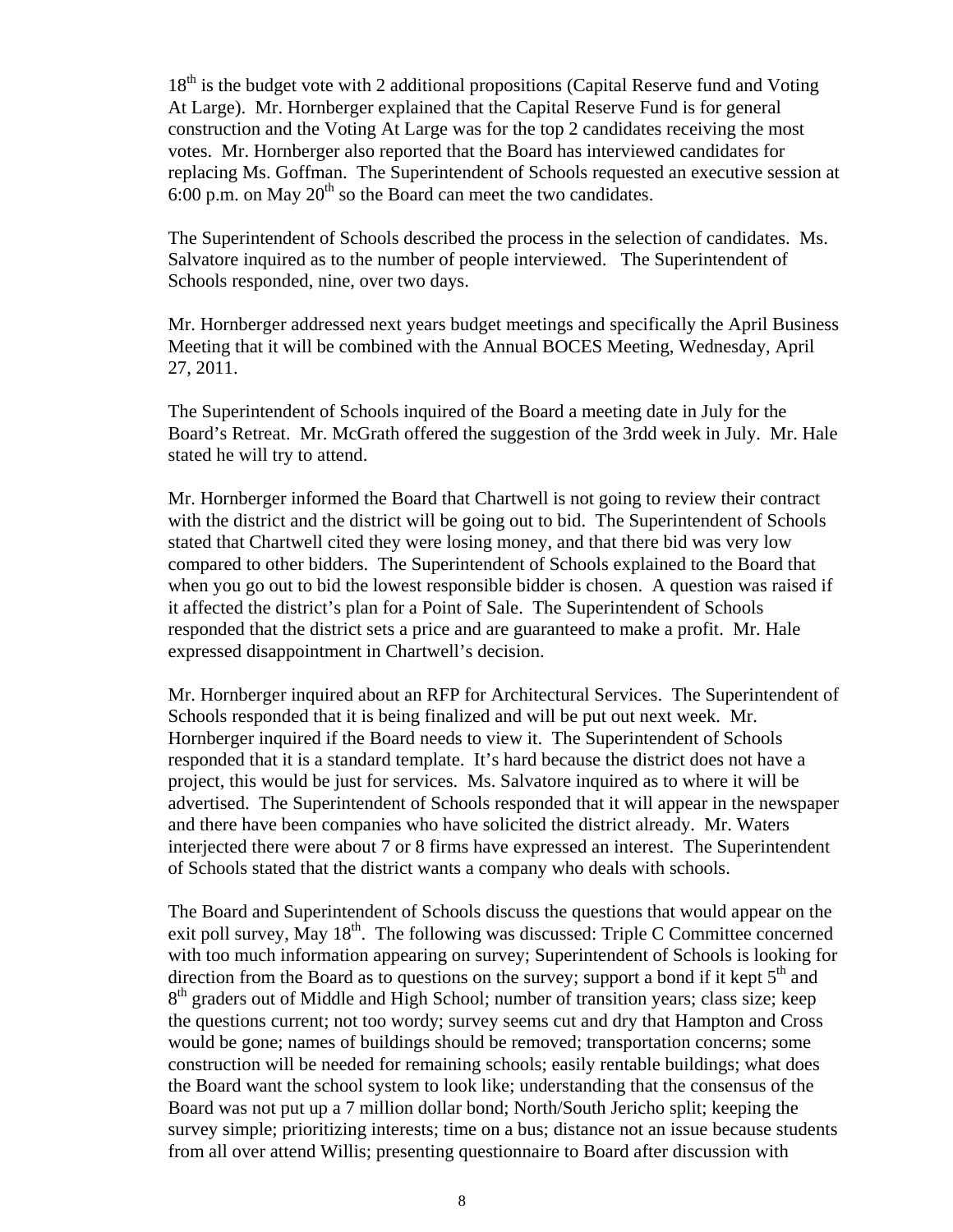Syntax; possibility of moving a child from one area to another if space issues exist; this item should have appeared on the agenda so the public could attend; excluding the question to keep the current configuration from the survey; voting on the budget should be kept completely separate from the reconfiguration, because the budget needs to stand alone; 50% return on the Kindergarten survey to parents as to their child attend their home school or future school (53 wanted to attend neighborhood school; 50 their future school; and 19 had no preference). The Superintendent of Schools stated that at this point he is not entertaining anything other than next year's first grade students going to their neighborhood school.

### **J. Executive Session**

At 8:57 p.m. a motion was made for the Board of Education to go into executive session to discuss the medical, financial, credit or employment history of a particular person or corporation, or matters leading to the appointment, employment, promotion, demotion, discipline, suspension, dismissal or removal of a particular person or corporation.

| <b>Motion:</b> | Terence Hale                                                                                           |     |      |
|----------------|--------------------------------------------------------------------------------------------------------|-----|------|
| <b>Second:</b> | Laraine Salvatore                                                                                      |     |      |
| Yes:           | <b>Christine Napolitano</b><br>John McGrath<br>Laraine Salvatore<br>Terence Hale<br>William Hornberger | No: | None |

**Passed:** Yes

President Hornberger stated that the Board may return at any time.

At 10:14 p.m. the Board returned to open session.

### **K. Adjournment**

At 10:14 p.m. a motion was made to adjourn this meeting of the Board of Education.

| <b>Motion:</b> | John McGrath                                                                                           |     |      |
|----------------|--------------------------------------------------------------------------------------------------------|-----|------|
| Second:        | Terence Hale                                                                                           |     |      |
| Yes:           | Christine Napolitano<br>John McGrath<br>Laraine Salvatore<br><b>Terence Hale</b><br>William Hornberger | No: | None |
|                |                                                                                                        |     |      |

**Passed:** Yes

Respectfully submitted